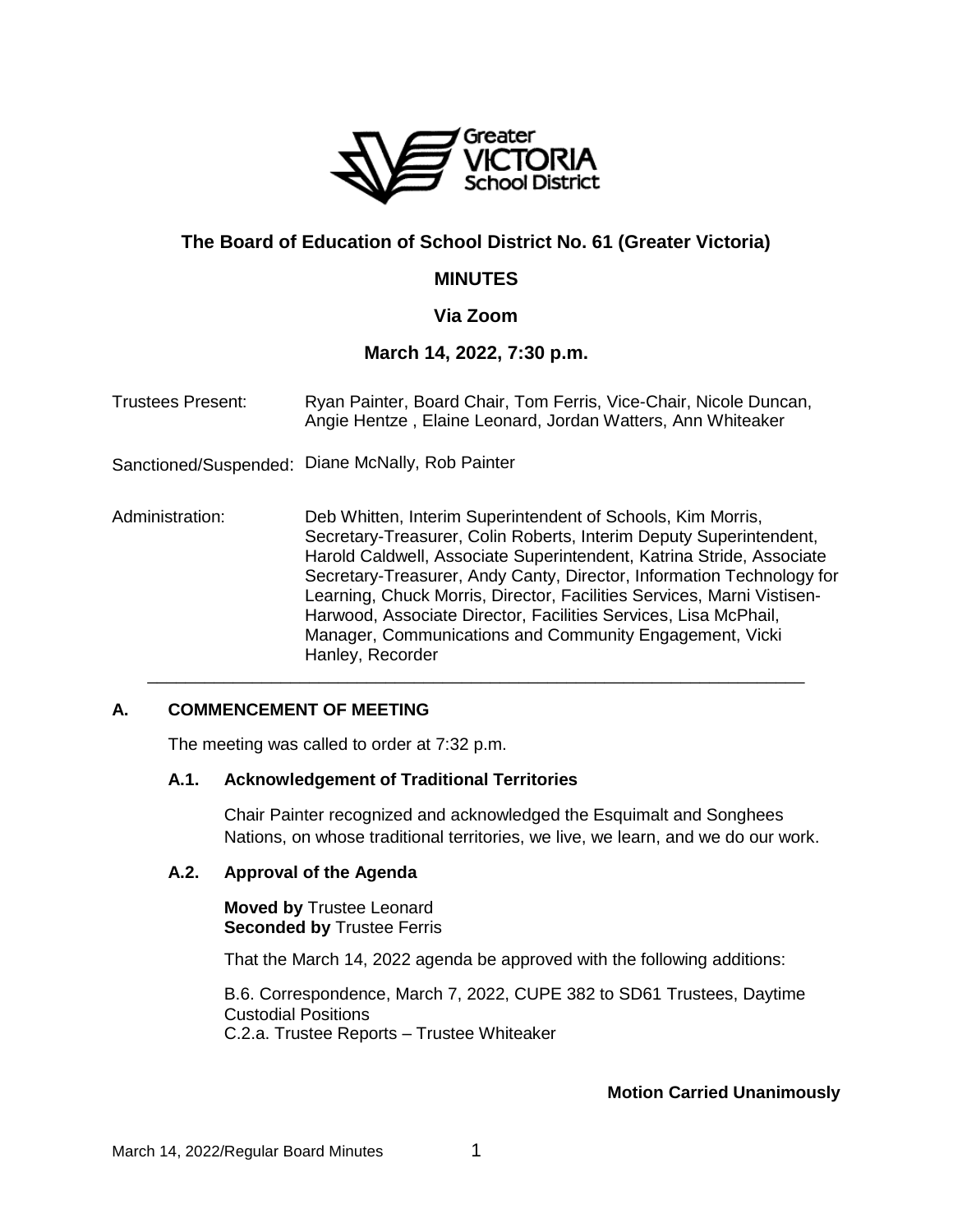### **A.3. Approval of the Minutes**

a. Approval of the February 22, 2022 Special Board Budget Minutes

Trustee Duncan requested the following amendment:

A.2. Approval of the Agenda – amend the wording to read: *"Add a motion to the agenda at C.1. New Business, Letter to Community regarding suspension of two Trustees"*

Trustee Whiteaker requested the following amendent:

A.2. Approval of the Agenda – amend to add the following: "*Trustee Whiteaker asked for clarification of the authority used by the Board to suspend Trustees McNally and Paynter, as announced in the media release of February 11, 2022."*

**Moved by** Trustee Watters **Seconded by** Trustee Leonard

That the February 22, 2022 Special Board Budget minutes be approved, as amended.

#### **Motion Carried Unanimously**

b. Approval of the February 23, 2022 Special Board Minutes

**Moved by** Trustee Leonard **Seconded by** Trustee Duncan

That the February 23, 2022 Special Board minutes be approved.

### **Motion Carried Unanimously**

c. Approval of the February 28, 2022 Regular Board Minutes

Chair Painter advised that due to the short turnaround time between Board meetings, Section F. Question Period is not complete and will be amended to include additional questions received after the meeting concluded, along with answers to questions. When updated, the amended minutes will be posted on the District website.

Trustee Duncan requested the following amendment:

C.2.a. Trustees' Reports: amend the wording to read: "*Trustee Duncan provided a verbal report relative to the current Board culture, how to resolve conflicts and rebuild trust."*

Trustee Whiteaker requested that the following amendment: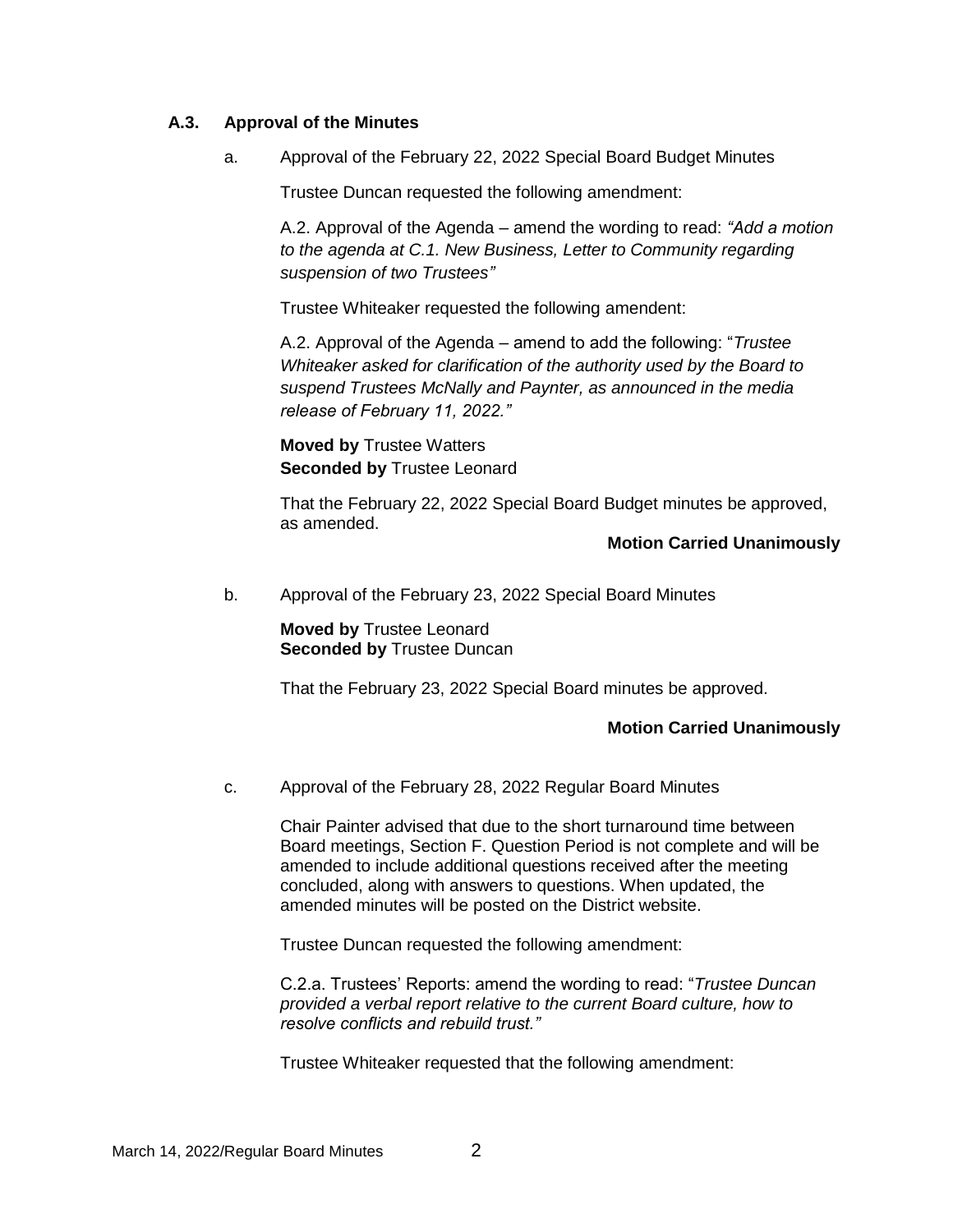C.2.b. Trustees' Reports: amend the wording to read: "*Trustee Whiteaker asked questions in relation to the case cited in the Chair's letter dated February 24, 2022 and provided information on free parent resources at familysmart.ca."*

**Moved by** Trustee Ferris **Seconded by** Trustee Duncan

That the February 28, 2022 Regular Board minutes be approved, as amended.

**Motion Carried Unanimously**

# **A.4. Business Arising from the Minutes**

None

# **A.5. Student Achievement**

None

# **A.6. District Presentations**

None

# **A.7. Community Presentations**

- a. Ms. Timmons attended the Board meeting to speak to Trustees about the partial disposal of land at Lansdowne Middle School South Campus and urged Trustees to reconsider the sale.
- b. Mr. Haddon attended the Board meeting to speak to Trustees about the partial disposal of land at Lansdowne Middle School South Campus suggested a collaboration between community members and the District rather than the sell the land.
- c. Mr. Graeme attended the Board meeting to speak to Trustees about the partial disposal of land at Lansdowne Middle School South Campus and the sale and purchase agreement for the sale.
- d. Mr. Henrich attended the Board meeting to speak to Trustees about the budget process, values and guiding principles.
- e. Ms. Smith attended the Board meeting to speak to Trustees about equitable music education.
- f. Mr. Harder attended the Board meeting to speak to Trustees about the proposal for the new Victoria Hospice site at the Lansdowne Middle School South Campus.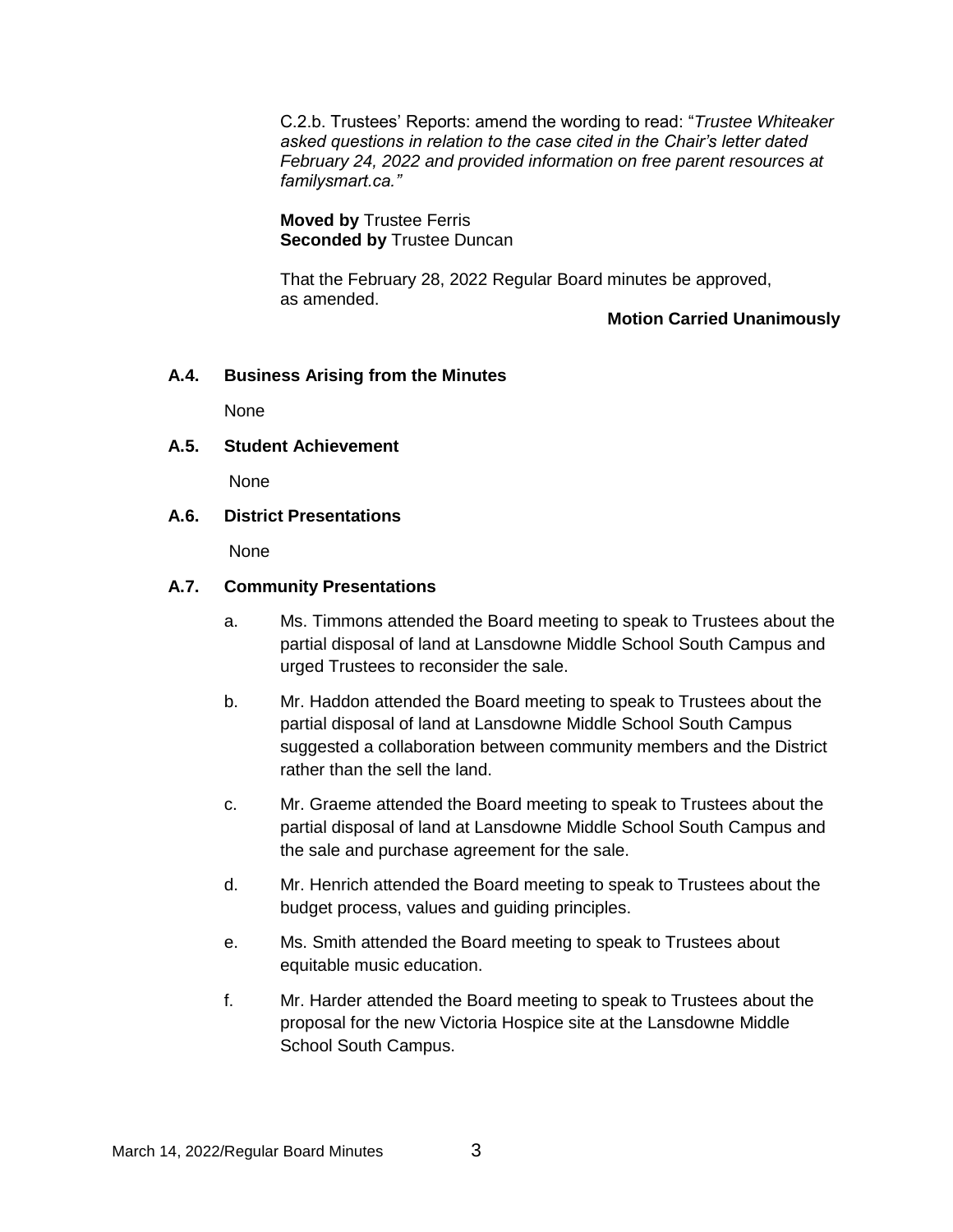#### **B. CORRESPONDENCE**

- **B.1. February 17, 2022, BCSTA to Member of Legislative Assembly, Thank You**
- **B.2. February 17, 2022, BCSTA to Member of Legislative Assembly, Thank You**
- **B.3. February 18, 2022, BCSTA to Minister of Education and Minister of Public Safety, Funding for Education in Correctional Institutions**
- **B.4. February 23, 2022 – March 8, 2022, Public Correspondence re proposed land disposal at Lansdowne Middle School South Campus**
- **B.5. March 7, 2022, GVTA to Minister of Education, Provincial Budget**
- **B.6. March 7, 2022, CUPE Local 382 to SD61 Trustees, Daytime Custodial Positions**

# **C. TRUSTEE REPORTS**

#### **C.1. Chair's Report**

a. Chair's Report

None

b. BCSTA Climate Change Survey

Chair Painter directed Trustees to the survey in their agenda packages and suggested that the survey be referred to the Climate Action Ad Hoc Committee to be completed and submitted.

**Moved by** Trustee Leonard

**Seconded by** Trustee Watters

That the Board of Education of School District No. 61 (Greater Victoria) refer the BCSTA Climate Action Survey to the Climate Action Committee. **Motion Carried Unanimously**

c. Annual Workplan: March 2022

Chair Painter presented for information, the Board work plan for March 2022. Trustee Whiteaker asked a question of clarification with regards to the appointment of the auditors. Secretary-Treasurer Morris responded and stated that she would check policy and respond in due course.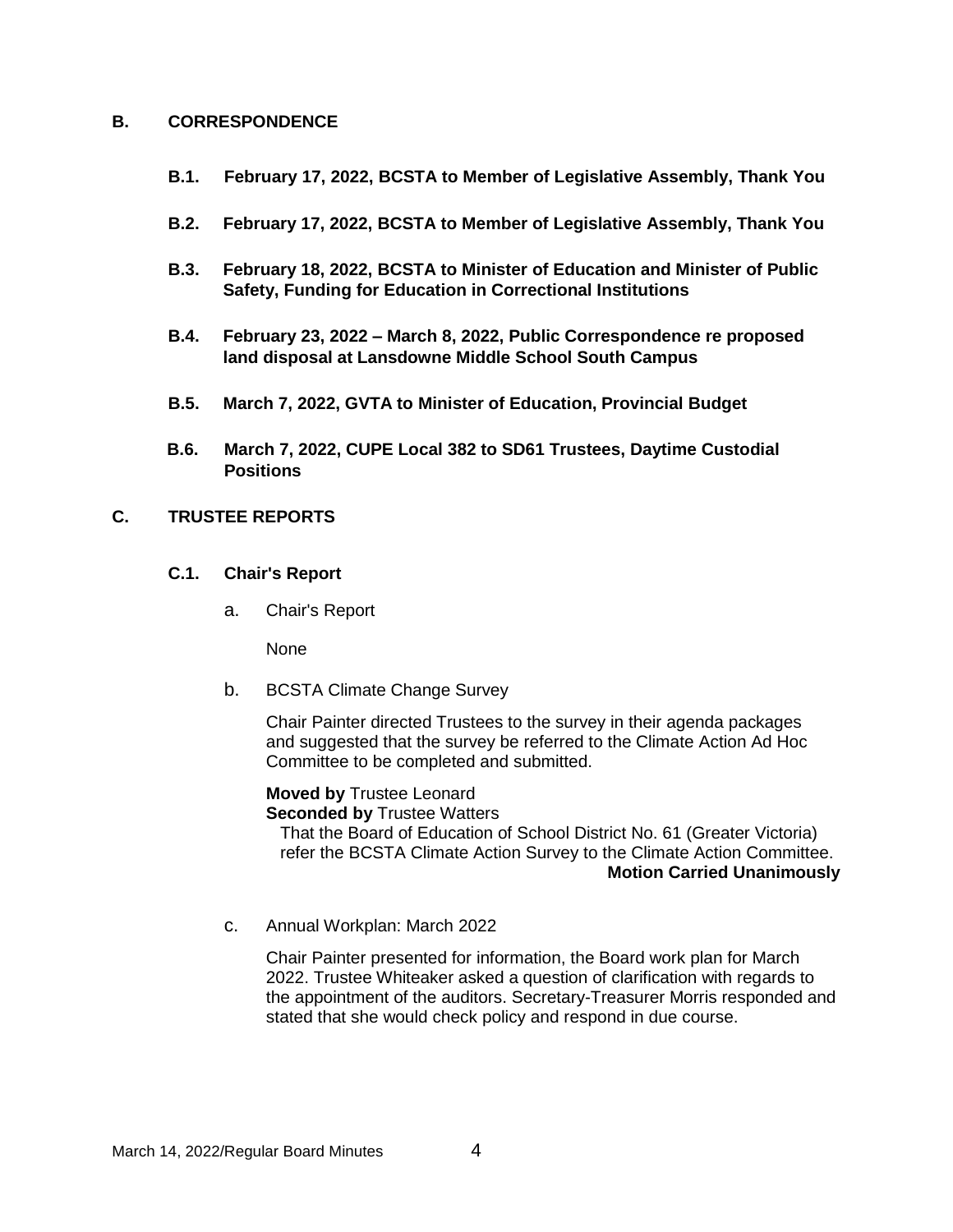# **C.2. Trustees' Reports**

a. Trustee Whiteaker reported that she had attended Rogers Elementary School for their Indigenous Community Education Series and expressed gratitude to the event facilitators.

# **D. BOARD COMMITTEE REPORTS**

# **D.1. Combined Education Policy and Directions Committee and Operations Policy and Planning Committee Meeting**

a. The draft minutes from the combined meeting on March 7 2022 were presented for information.

# **E. DISTRICT LEADERSHIP TEAM REPORTS**

### **E.1. Interim Superintendent's Report**

a. Interim Superintendent Whitten provided the report and highlighted with gratitude the return of musical theatre in secondary schools, volunteer coaches for school sports and the successful open house at Cedar Hill Middle School relative to community engagement for the seismic upgrade project.

**Moved by** Trustee Watters **Seconded by** Trustee Leonard

That the Board of Education of School District No. 61 (Greater Victoria) receive the Interim Superintendent's report as presented. **Motion Carried Unanimously**

### b. Trustee Questions

Trustee Whiteaker requested information with respect to the Bylaw for the partial disposal of land at Lansdowne Middle School South Campus relative to the size of the parcel that is being sold. Secretary-Treasurer Morris provided an explanation as per legal advice. Further, Trustee Whiteaker made reference to the Board being under judicial review relative to the two suspended Trustees.

### **E.2. Secretary-Treasurer's Report**

a. Secretary-Treasurer Morris provided the report highlighting Budget 2022- 2023 and the work of the Budget Advisory Committee. Secretary-Treasurer Morris shared that the Committee reviewed the student ThoughtExchange Report and that it is posted on the District website for information.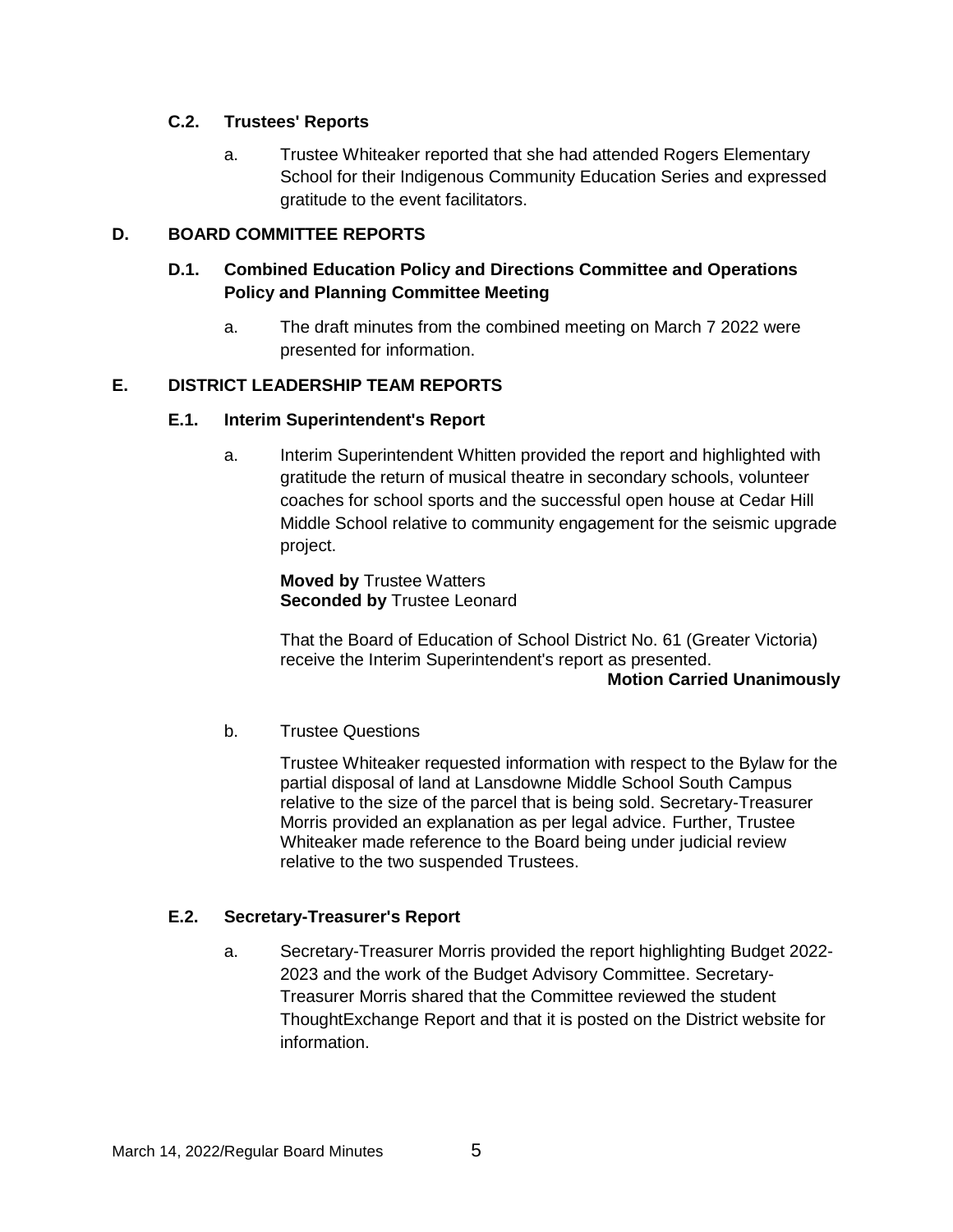# **Moved by** Trustee Ferris **Seconded by** Trustee Watters

That the Board of Education of School District No. 61 (Greater Victoria) receive the Secretary-Treasurer's reports as presented.

#### **Motion Carried Unanimously**

- b. Lansdowne Middle School, South Campus
	- i. Partial Disposal Bylaw, 2022:  $3<sup>rd</sup>$  Reading

Secretary-Treasurer Morris provided an overview prior to the third and final reading of the partial disposal of land located at Lansdowne Middle School South Campus. Discussion ensued amongst the Trustees with questions of clarification being asked of Secretary-Treasurer Morris.

# **Moved by** Trustee Ferris **Seconded by** Trustee Leonard

Whereas a board of education may dispose of land or improvements owned or administered by the board under the authority of Section 96(3) of the School Act, subject to the Orders of the Minister of Education (the "Minister");

AND WHEREAS the Minister issued Order M193/08 effective September 3, 2008 (the "Order") requiring fee simple sales and leases of land or improvements for a term of ten years or more to be specifically approved by the Minister, unless the transferee is an independent school or another school board;

AND WHEREAS Section 65(5) of the School Act requires a board of education to exercise a power with respect to the acquisition or disposal of property only by bylaw;

AND WHEREAS:

- A. The Board of Education of School District No. 61 (Greater Victoria) (the "Board") owns lands and improvements at 2780 Richmond Road, Victoria, B.C. known as Lansdowne Middle School, South Campus (formerly Richmond Elementary School site (the "Property");
- B. The Facility Number of the Property is:105629.
- C. The legal description of the Property is: Parcel Identifier: 005-170-222 Lot 3, Section 26, Victoria District, Plan 10792;
- D. The Board proposes to subdivide and sell to the Victoria Hospice Society (the "VHS") the portion of the Property lying to the west and south of Bowker Creek and measuring approximately 1.9 acres in area as shown on Schedule A attached hereto (the "Lands"), pursuant to the terms of a conditional agreement of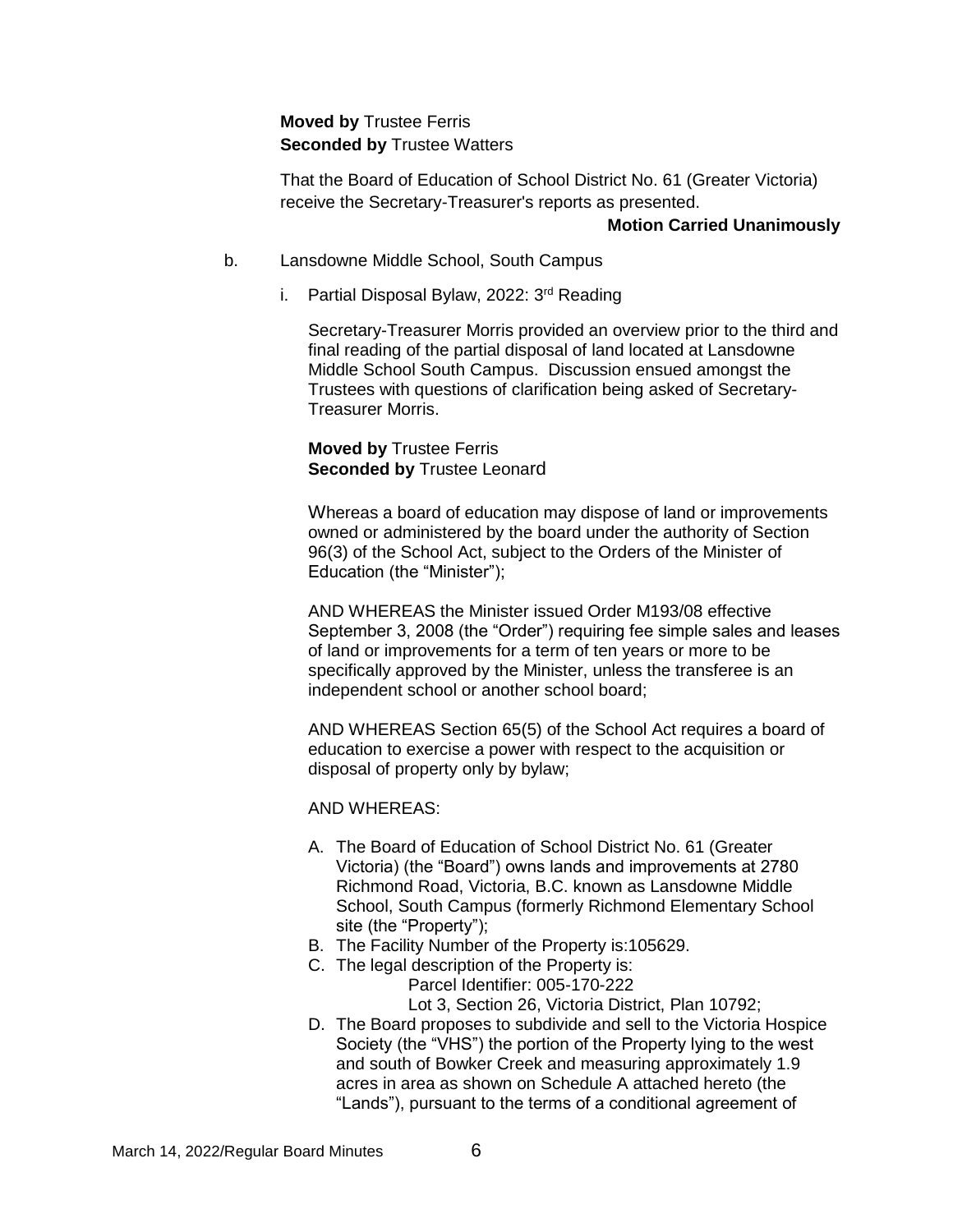purchase and sale (the "Sale Agreement") for a price of \$2,500,000, adjusted as provided in the Sale Agreement (the "Price");

- E. The Board is satisfied that it would be in the best interests of the Board to enter into the Sale Agreement and pursuant to its obligations thereunder subdivide the Property and sell the Lands to the VHS for the Price (the "Subdivision and Sale");
- F. The Board is satisfied that the Subdivision and Sale will not interfere with the use by the Board of the remainder of the Property for educational purposes.

NOW THEREFORE be it enacted as a Bylaw of the Board that the Sale Agreement and the Subdivision and Sale be and are hereby authorized, ratified and approved, subject to the Minister of Education providing a written Certificate of Disposal approving the sale of the Lands.

BE IT FURTHER enacted that the Secretary-Treasurer be and is hereby authorized on behalf of the Board to execute and deliver the Sale Agreement and, subject to the Minister's Approval, all documents required to complete the Subdivision and Sale, and all related and ancillary documents, with all such amendments thereto as the Secretary-Treasurer may, in her discretion, consider advisable.

This Bylaw may be cited as "School District No. 61 (Greater Victoria) Lansdowne Middle School, South Campus (formerly Richmond Elementary School) Site Partial Disposal Bylaw 2022".

Read a first time this 24th day of January, 2022. Read a second time this 24th day of January, 2022.

Trustees debated the  $3<sup>rd</sup>$  reading of the Bylaw, with a suggestion being made to table the motion indefinitely.

**Moved by** Trustee Duncan **Seconded by** Trustee Whiteaker

That the third reading of Partial Disposal Bylaw, 2022, for Lansdowne Middle School South Campus be tabled indefinitely.

**Motion Defeated**

For: Trustees Duncan, Hentze, Whiteaker Against: Trustees Ferris, Leonard, Painter, Watters

Further discussion ensued amongst the Trustees and concluded with Chair Painter calling for the vote on the third reading of the Bylaw, as presented.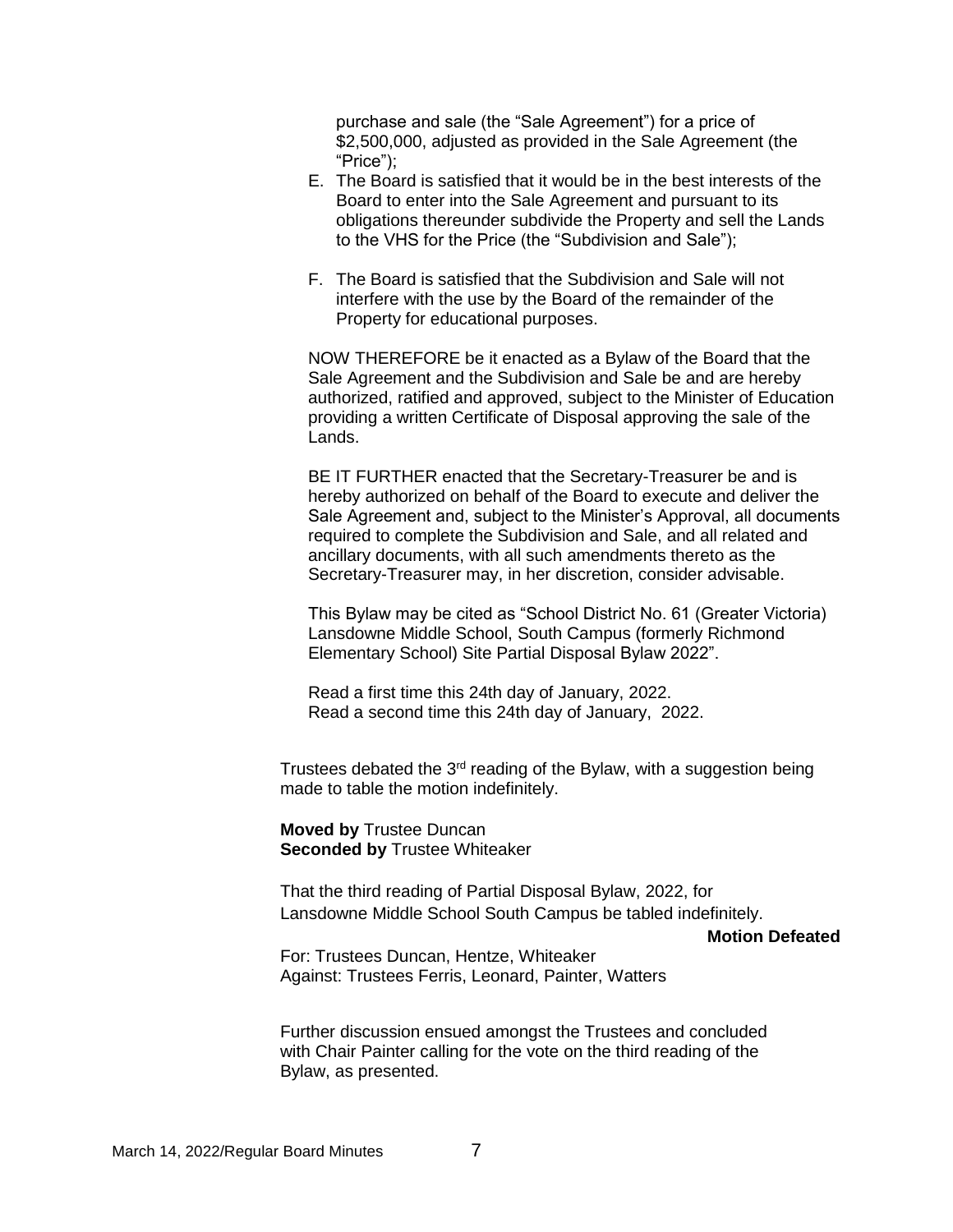Whereas a board of education may dispose of land or improvements owned or administered by the board under the authority of Section 96(3) of the School Act, subject to the Orders of the Minister of Education (the "Minister");

AND WHEREAS the Minister issued Order M193/08 effective September 3, 2008 (the "Order") requiring fee simple sales and leases of land or improvements for a term of ten years or more to be specifically approved by the Minister, unless the transferee is an independent school or another school board;

AND WHEREAS Section 65(5) of the School Act requires a board of education to exercise a power with respect to the acquisition or disposal of property only by bylaw;

AND WHEREAS:

- A. The Board of Education of School District No. 61 (Greater Victoria) (the "Board") owns lands and improvements at 2780 Richmond Road, Victoria, B.C. known as Lansdowne Middle School, South Campus (formerly Richmond Elementary School site (the "Property");
- B. The Facility Number of the Property is:105629.
- C. The legal description of the Property is: Parcel Identifier: 005-170-222 Lot 3, Section 26, Victoria District, Plan 10792;
- D. The Board proposes to subdivide and sell to the Victoria Hospice Society (the "VHS") the portion of the Property lying to the west and south of Bowker Creek and measuring approximately 1.9 acres in area as shown on Schedule A attached hereto (the "Lands"), pursuant to the terms of a conditional agreement of purchase and sale (the "Sale Agreement") for a price of \$2,500,000, adjusted as provided in the Sale Agreement (the "Price");
- E. The Board is satisfied that it would be in the best interests of the Board to enter into the Sale Agreement and pursuant to its obligations thereunder subdivide the Property and sell the Lands to the VHS for the Price (the "Subdivision and Sale");
- F. The Board is satisfied that the Subdivision and Sale will not interfere with the use by the Board of the remainder of the Property for educational purposes.

NOW THEREFORE be it enacted as a Bylaw of the Board that the Sale Agreement and the Subdivision and Sale be and are hereby authorized, ratified and approved, subject to the Minister of Education providing a written Certificate of Disposal approving the sale of the Lands.

BE IT FURTHER enacted that the Secretary-Treasurer be and is hereby authorized on behalf of the Board to execute and deliver the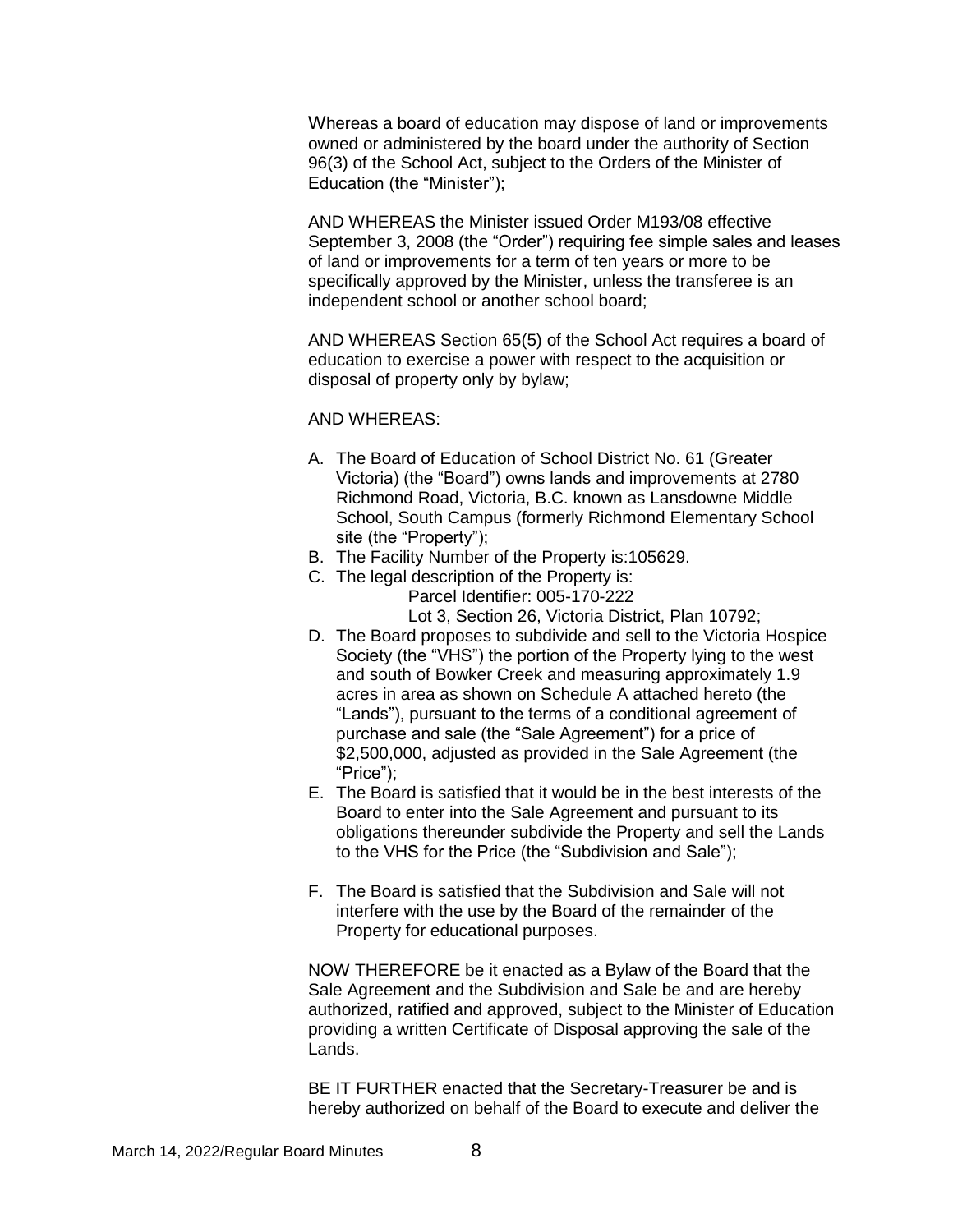Sale Agreement and, subject to the Minister's Approval, all documents required to complete the Subdivision and Sale, and all related and ancillary documents, with all such amendments thereto as the Secretary-Treasurer may, in her discretion, consider advisable.

This Bylaw may be cited as "School District No. 61 (Greater Victoria) Lansdowne Middle School, South Campus (formerly Richmond Elementary School) Site Partial Disposal Bylaw 2022".

Read a first time this 24th day of January, 2022. Read a second time this 24th day of January, 2022. Read a third this 14<sup>th</sup> day of March, 2022., and finally passed and adopted this 14<sup>th</sup> day of March, 2022.

### **Motion Carried**

For: Trustees Ferris, Leonard, Painter, Watters Against: Trustees Duncan, Hentze, Whiteaker

# **F. QUESTION PERIOD**

- **Q:** In cases where the Board is no longer comprised of the required number of active Trustees set out in *Section 30* of the *School Act* and is therefore no longer able to act as a whole, where does the Board derive its authority? Can the Board Chair please explain why a Board's ability to act as whole does not depend on the ability of each of its trustees to exercise their core statutory duties as elected trustees (including but not limited to attendance and participation in public meetings of the board)? In this explanation, please provide the specific section(s) of legislation or Board policy that specify the circumstances in which a quorum of a board has an inherent or implied power to remove or suspend trustees by a majority vote.
- **A:** The question of whether a Board of Education can suspend a trustee from their duties as a result of misconduct, or whether in the present case a suspension was excessive, is currently before the Supreme Court of British Columbia, so it would not be appropriate for an individual trustee to comment.
- **Q:** How is it that you can vote on this bylaw tonight when we know that the Victoria Hospice Society proposal has changed from the original proposal on which this bylaw is based? The latest proposal encompasses only 1.3 acres and has changed significantly - in fact it has changed twice - since the original agreement signed on Sept. 27, 2021. This bylaw concerns an agreement on a plan that no longer exists. How can you legitimately vote on this? What parcel of land are you actually selling if you vote yes? 1.9 acres? 1.3 acres?
- **A:** The purchase and sale agreement and bylaw are consistent with what is now proposed because they both describe the parcel to be created by subdivision and sold as the land "lying to the west and south of Bowker Creek", which was estimated in the agreement to be "approximately 1.9 acres". The parties have agreed that the lot boundary for the area to be